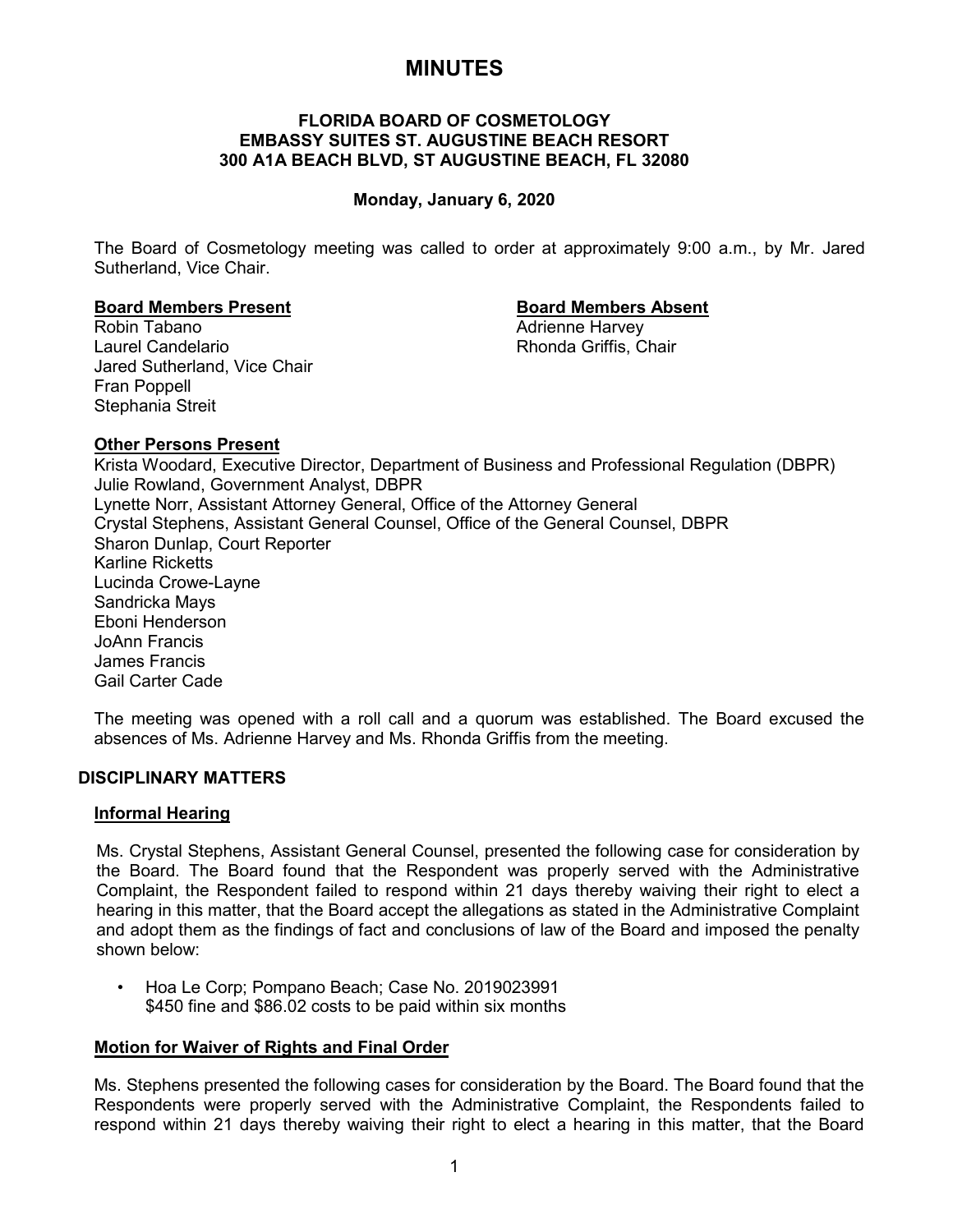accept the allegations as stated in the Administrative Complaint and adopt them as the findings of fact and conclusions of law of the Board and imposed the penalties shown below:

- Tokyo Beauty and Massage School; Palm Beach Gardens; Case No. 2019016604 \$100 fine and \$86.37 costs to be paid within six months
- Carlos Rodriguez; Haines City; Case No. 2019019381 \$500 fine and \$146.42 costs to be paid within six months
- A La Mode; Palm Harbor; Case No. 2019023587 \$500 fine and \$139.03 costs to be paid within six months
- Happy Nails I; Sarasota; Case No. 2019028001 \$500 fine and \$91.66 costs to be paid within six months
- Phuong Vo; Jupiter; Case No. 2019013165 \$500 fine and \$249.72 costs to be paid within six months
- Behnosh Ghaini; New Smyrna Beach; Case No. 2018062863 Case continued to a future meeting

## **Settlement Stipulation**

Ms. Stephens presented the following cases for consideration by the Board. The Board moved to adopt the Stipulations of the parties as the Board's final action in these matters and incorporate them and all of their terms into a Final Order and imposed the penalties shown below:

- Trinh Thi Thu Le; Anniston, Alabama; Case No. 2019015242 \$142.83 costs only; Revocation of license FS901272
- Alba Luz Reyes; Oviedo; Case No. 2018064052 \$321.07 costs only; Revocation of license CL1249720
- Venetian Lifestyle Salon & Spa; Pembroke Pines; Case No. 2019037791 \$350 fine and \$84.98 costs to be paid within six months
- Signal Nails; Riverview; Case No. 2019037149 \$500 fine and \$91.67 costs to be paid within six months
- Dayton Brown; Pembroke Pines; Case No. 2019015656 \$250 fine and \$50.14 costs to be paid within six months
- Olive Nails; Jacksonville; Case No. 2019037036 \$500 fine and \$221.30 costs to be paid within six months

## **Department Attorney Report**

Ms. Stephens informed the Board that as of December 13, 2019, there were 129 open cosmetology cases in the legal section.

## **APPLICATIONS**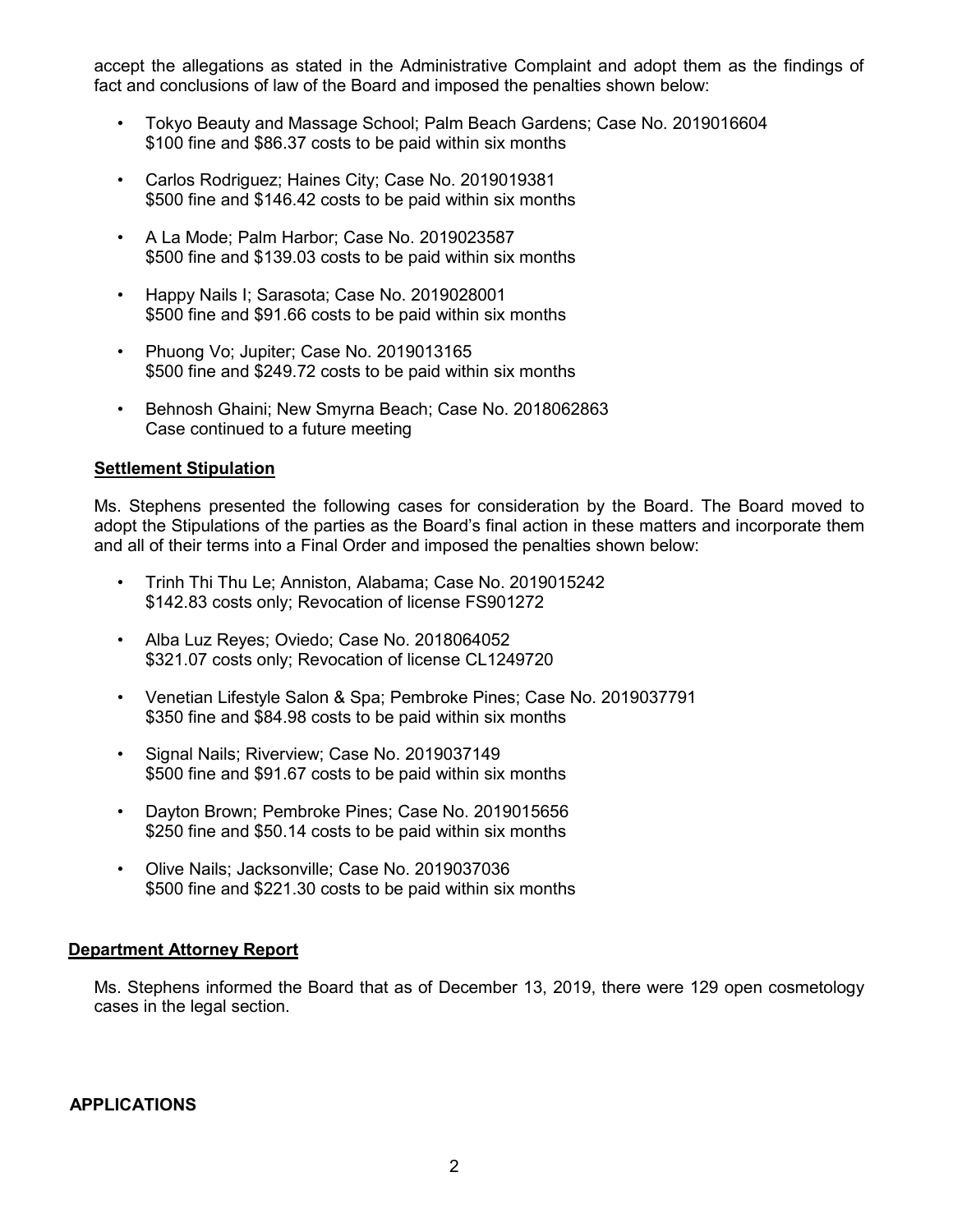## **Hair Braiding Courses**

## **Informal Hearing**

## Brunson and Wright Beauty Shop – Classroom

Ms. Krista Woodard, Executive Director, informed the Board that the course was denied at the October 14, 2019, board meeting, based on the course content being outside the scope of practice of a hair braiding registration, outdated sources and references, undated and outdated sources, and grammatical errors. After review, the Board moved to uphold the denial based on the course content being outside the scope of practice of a hair braiding registration, outdated sources and references, undated and outdated sources, and grammatical errors.

## **Initial Review**

## Glam Hair Studio – Classroom

After review, the Board moved to deny the course based on the course content being outside the scope of practice of a hair braiding registration, and incorrect references.

## New Look Beauty Salon – Classroom

After review, the Board moved to deny the course based on lack of course content, and grammatical errors.

## Karline's Salon & Spa – Classroom

Ms. Karline Rickets and Ms. Morgan Duvall were present for the meeting and were sworn in by the Court Reporter. After review, the Board moved to approve the course with the following contingencies: strike references to scissors and shears, and correct grammatical errors. The corrections must be submitted to the Executive Director within 30 days of the date of the order for approval.

## Beautiful Braids – Classroom

After review, the Board moved to deny the course based on the course content being outside the scope of practice of a hair braiding registration, incorrect disinfection procedures, and outdated references.

## Gems Hair Ministry – Classroom

Ms. Ebony Henderson was present for the meeting and was sworn in by the Court Reporter. After review, the Board moved to approve the course with the following contingencies: strike references to incorrect disinfection procedures, and correct grammatical errors. The corrections must be submitted to the Executive Director within 30 days of the date of the order for approval.

## Elegant Braiding Academy – Internet

After review, the Board moved to approve the course with the following contingencies: strike out of scope references, and strike references to incorrect disinfection procedures. The corrections must be submitted to the Executive Director within 30 days of the date of the order for approval.

## First Choice Training – Classroom

Ms. Sandrika Mays was present for the meeting and was sworn in by the Court Reporter. After review, the Board moved to approve the course with the following contingencies: strike out of scope references, strike references to incorrect disinfection procedures, and correct grammatical errors. The corrections must be submitted to the Executive Director within 30 days of the date of the order for approval.

Gimmee Life Hair Salon & Barbershop – Classroom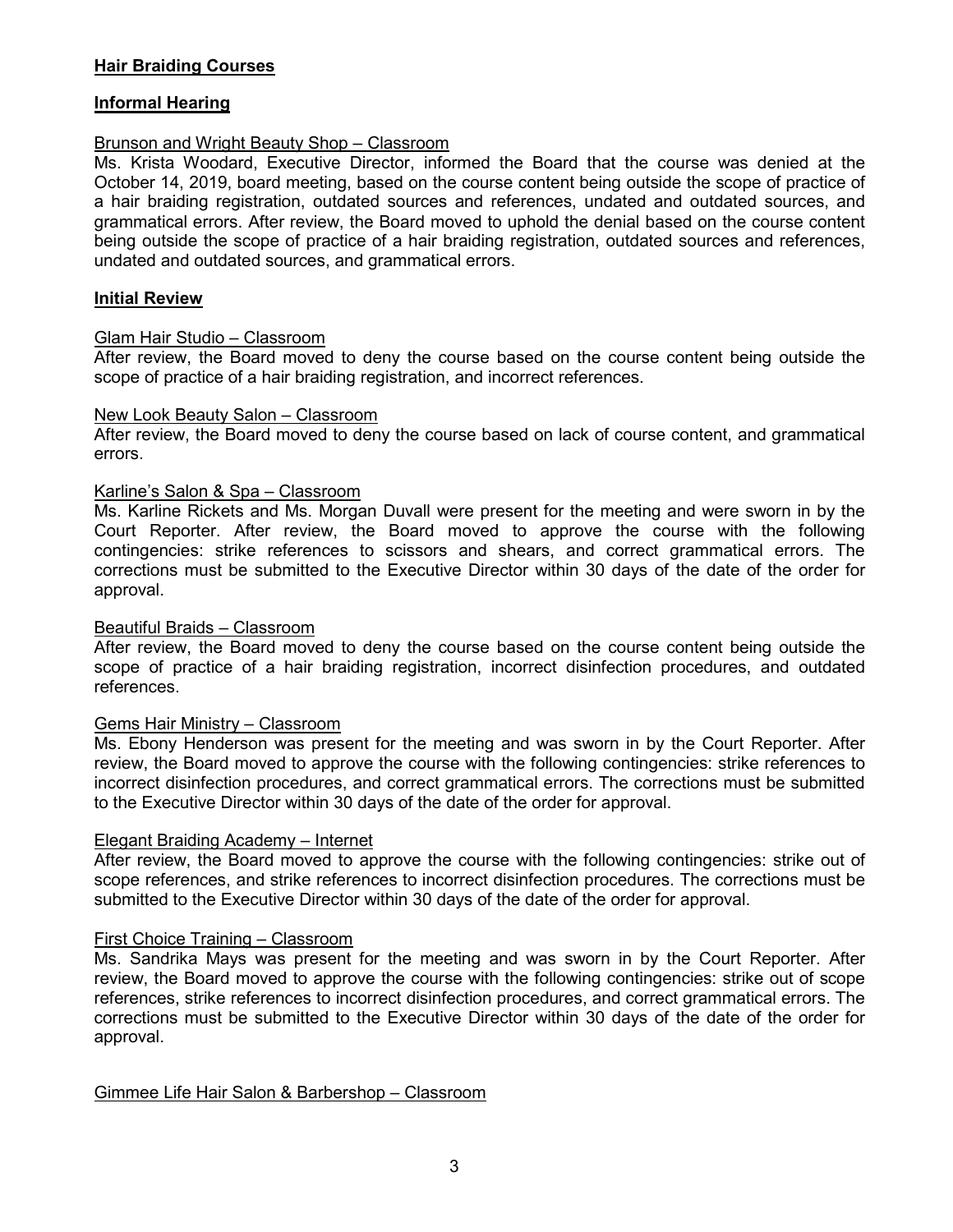After review, the Board moved to deny the course based on the course content being outside the scope of practice of a hair braiding registration, incorrect disinfection procedures, incomplete laws and rules, and incorrect references.

## **Hair Wrapping Courses**

## **Initial Review**

## Karline's Salon & Spa – Classroom

Ms. Rickets and Ms. Duvall were present for the meeting. After review, the Board moved to approve the course with the following contingencies: strike references to scissors and shears, and correct grammatical errors. The corrections must be submitted to the Executive Director within 30 days of the date of the order for approval.

## Dandelion Boutique & Consignment – Classroom

After review, the Board moved to deny the course based on the course content being outside the scope of practice of a hair wrapping registration, outdated references, incorrect references, incorrect information, and copyright infringement.

## Beautiful Braids – Classroom

After review, the Board moved to deny the course based on the course content being outside the scope of practice of a hair wrapping registration, incorrect disinfection procedures, and outdated references.

## Elegant Braiding Academy – Internet

After review, the Board moved to approve the course with the following contingencies: strike out of scope references, and strike references to incorrect disinfection procedures. The corrections must be submitted to the Executive Director within 30 days of the date of the order for approval.

## New Look Beauty Salon – Classroom

After review, the Board moved to approve the course with the following contingency: edit incomplete sentence. The correction must be submitted to the Executive Director within 30 days of the date of the order for approval.

## **Body Wrapping Courses**

## **Initial Review**

## Dandelion Boutique & Consignment – Classroom

After review, the Board moved to deny the course based on the course content being outside the scope of practice of a body wrapping registration, outdated references, incorrect references, incorrect information, and copyright infringement.

## New Look Beauty Salon – Classroom

After review, the Board moved to deny the course based on insufficient course content, lack of information, and grammatical errors.

## **Continuing Education Courses**

## **Initial Review**

Question Lab – Color Confidence 6 Hour Classroom After review, the Board moved to approve the course.

ASM Beauty World Academy – Eyebrow Design 8 Hour Classroom After review, the Board moved to approve the course.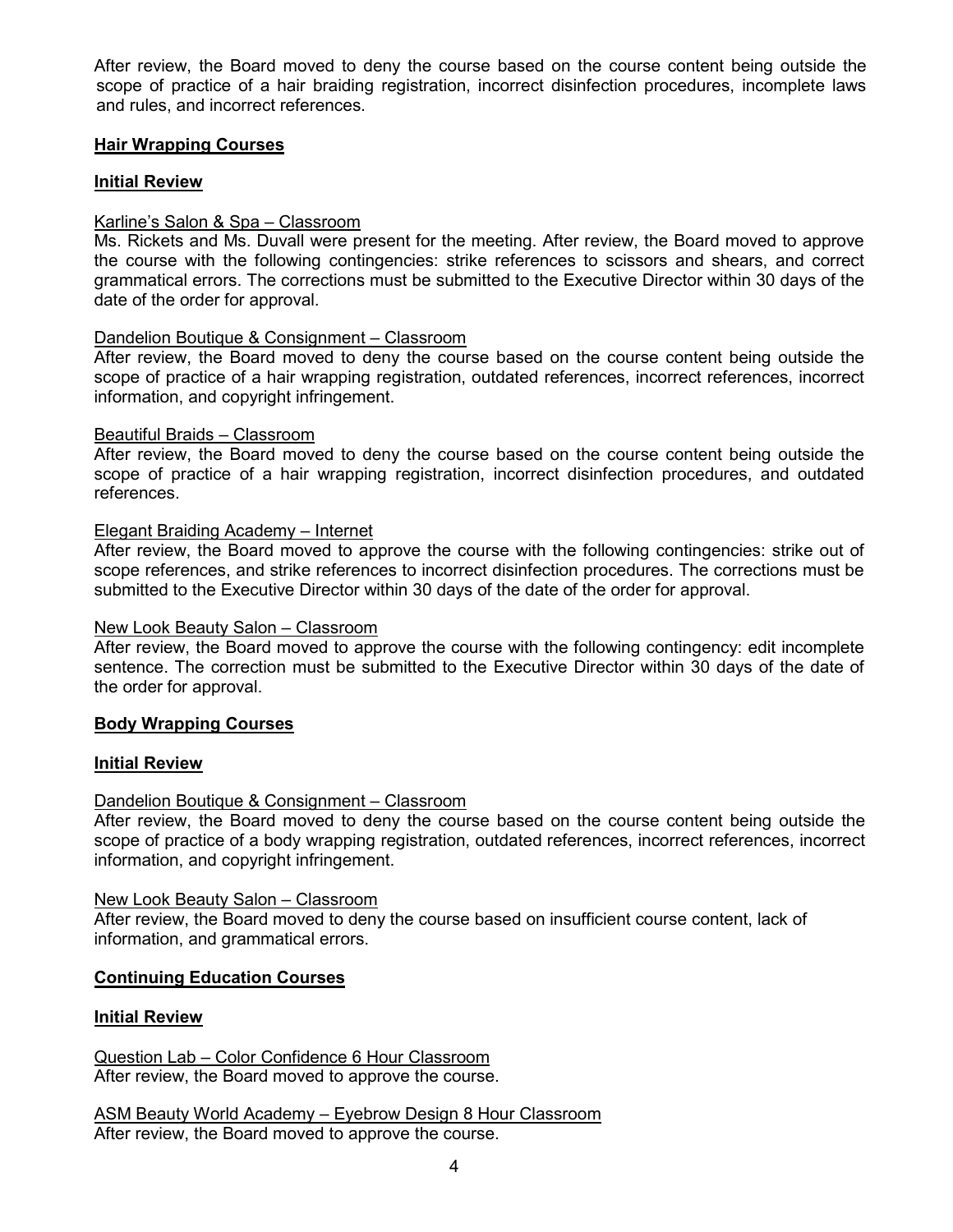## ASM Beauty World Academy – Eyebrow Design 8 Hour Internet

After review, the Board moved to approve the course.

ASM Beauty World Academy – Eyebrow Design 8 Hour Correspondence After review, the Board moved to approve the course.

## CE Institute – Lymphatic Facial 6 Hour Classroom

After review, the Board moved to approve the course with the following contingency: strike reference to "facialist", and add "cosmetologists" to course reference. The corrections must be submitted to the Executive Director within 30 days of the date of the order for approval.

#### CE Institute – Advanced Face & Scalp Massage 3 Hour Classroom After review, the Board moved to approve the course.

CE Institute – Facial Circular Therapy 3 Hour Classroom After review, the Board moved to approve the course.

CE Institute – Circular Therapy Lesson 1 Hour Classroom After review, the Board moved to approve the course.

CE Institute – Aromatherapy Facial 6 Hour Classroom After review, the Board moved to approve the course.

## Prestige Health and Beauty – 16 Hour Cosmetology Education Course Classroom

After review, the Board moved to approve the course with the following contingencies: strike references to "MSDS" and replace with "SDS" in the course materials, strike course section regarding tanning beds, and add sentence that specifies MMA is illegal in Florida. The corrections must be submitted to the Executive Director within 30 days of the date of the order for approval.

Joann Francis Medical Esthetics – Continued Education Facial Specialist Course 24 Hour Classroom Ms. Joann Francis and Mr. James Frances were present for the meeting and were sworn in by the Court Reporter. After review, the Board moved to approve the course with the following contingencies: correct grammatical errors, and update references. The corrections must be submitted to the Executive Director within 30 days of the date of the order for approval.

## Bellagena – Dermaplane Online Training – 2 Hour Internet

After review, the Board moved to deny the course based on the course content being outside the scope of practice of Board of Cosmetology licensees, and for the course being product driven.

## Bellagena – Dermaplane Live Training – 6 Hour Internet

After review, the Board moved to deny the course based on the course content being outside the scope of practice of Board of Cosmetology licensees, and for the course being product driven.

360 Wellness Education – American to Brazilian Bikinis Waxing Training 8 Hour Classroom After review, the Board moved to approve the course with the following contingency: strike references to "MSDS" and replace with "SDS". The correction must be submitted to the Executive Director within 30 days of the date of the order for approval.

## 360 Wellness Education – Eyelash Lift and Tint Training 8 Hour Classroom

After review, the Board moved to approve the course with the following contingency: strike references to "MSDS" and replace with "SDS". The correction must be submitted to the Executive Director within 30 days of the date of the order for approval.

## 360 Wellness Education – Advanced Chemical Exfoliations Training 8 Hour Classroom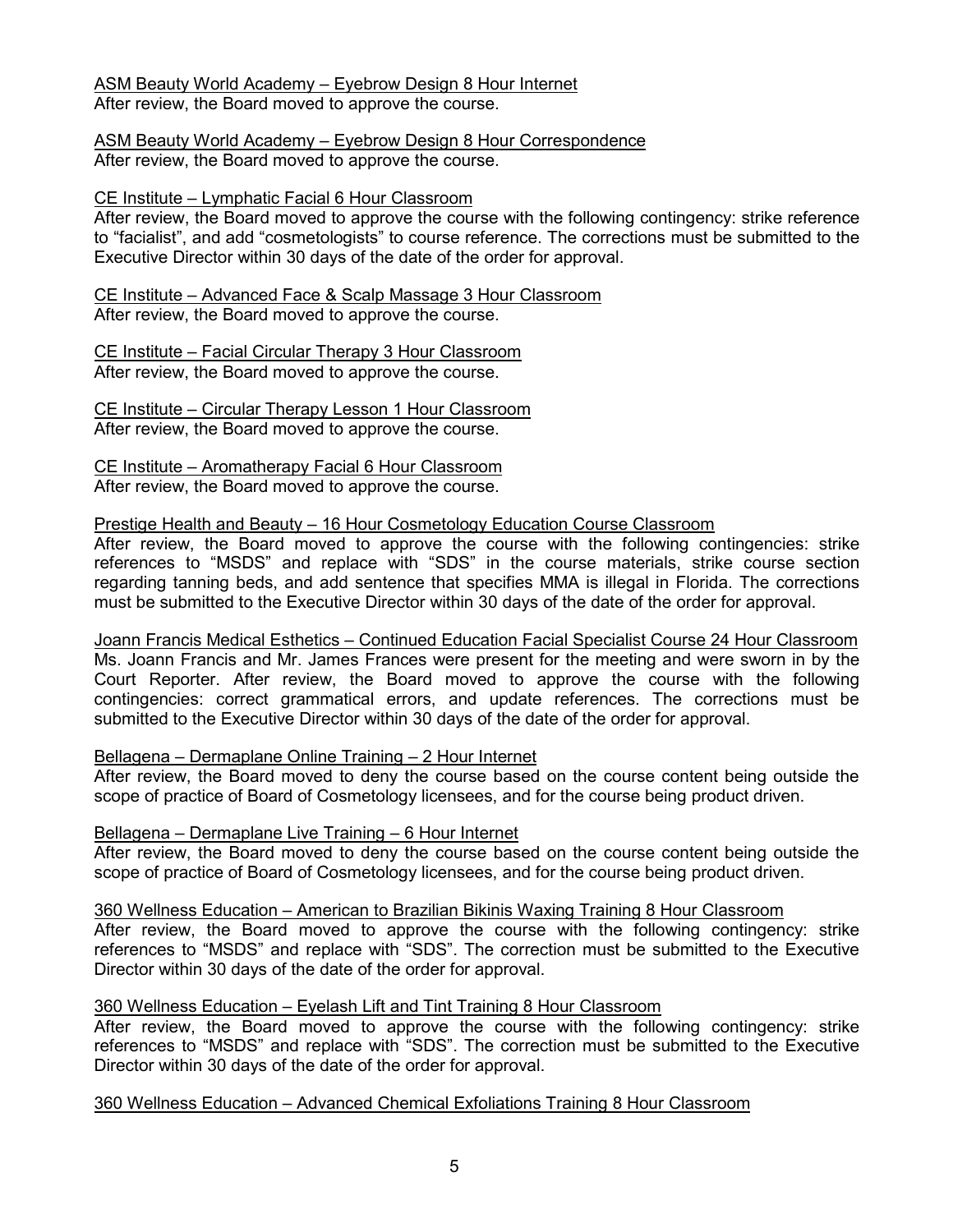After review, the Board moved to approve the course with the following contingency: strike references to "MSDS" and replace with "SDS". The correction must be submitted to the Executive Director within 30 days of the date of the order for approval.

## 360 Wellness Education – Classic Eyelash Extensions Training 8 Hour Classroom

After review, the Board moved to approve the course with the following contingency: strike references to "MSDS" and replace with "SDS". The correction must be submitted to the Executive Director within 30 days of the date of the order for approval.

## Ga La Car Beauty & Hair Workshops – HIV/AIDS Renewal 2 Hour Classroom

Ms. Gail Carter Cade was present for the meeting and was sworn in by the Court Reporter. After review, the Board moved to approve the course.

## Ga La Car Beauty & Hair Workshops – HIV/AIDS Renewal 2 Hour Internet

Ms. Carter Cade was present for the meeting. After review, the Board moved to approve the course.

#### Awaken Your Beautiful – Client Consultation 2 Hour Internet

Ms. Lucinda Crowe-Layne was present for the meeting. After review, the Board moved to approve the course.

## Awaken Your Beautiful – Diseases of the Nail 2 Hour Internet

Ms. Crowe-Layne was present for the meeting. After review, the Board moved to approve the course with the following contingencies: strike references to "tattoos and body piercing", updated references and sources, and correct grammatical errors. The corrections must be submitted to the Executive Director within 30 days of the date of the order for approval.

## CONTINUINGCOSMETOLOGY.COM – Florida CE Course 16 Hour Internet

After review, the Board moved to approve the course with the following contingency: add sentence that specifies MMA is illegal in Florida. The correction must be submitted to the Executive Director within 30 days of the date of the order for approval.

## CONTINUINGCOSMETOLOGY.COM – Florida HIV/AIDS Course 2 Hour Internet

After review, the Board moved to approve the course with the following contingency: update Florida statutes from 2015 to 2019. The correction must be submitted to the Executive Director within 30 days of the date of the order for approval.

## **Initial HIV/AIDS Courses**

## **Initial Review**

## Dandelion Boutique & Consignment – Classroom

After review, the Board moved to deny the course based on copyright infringement.

#### Beautiful Braids – Classroom

After review, the Board moved to deny the course based on missing course pages, out of scope information, and outdated references.

#### Parisian Spa Institute – Classroom

After review, the Board moved to deny the course based on incomplete course materials.

#### **ADJOURNMENT**

There being no further business, the meeting was adjourned at approximately 1:00 p.m.

## **Tuesday, January 7, 2020**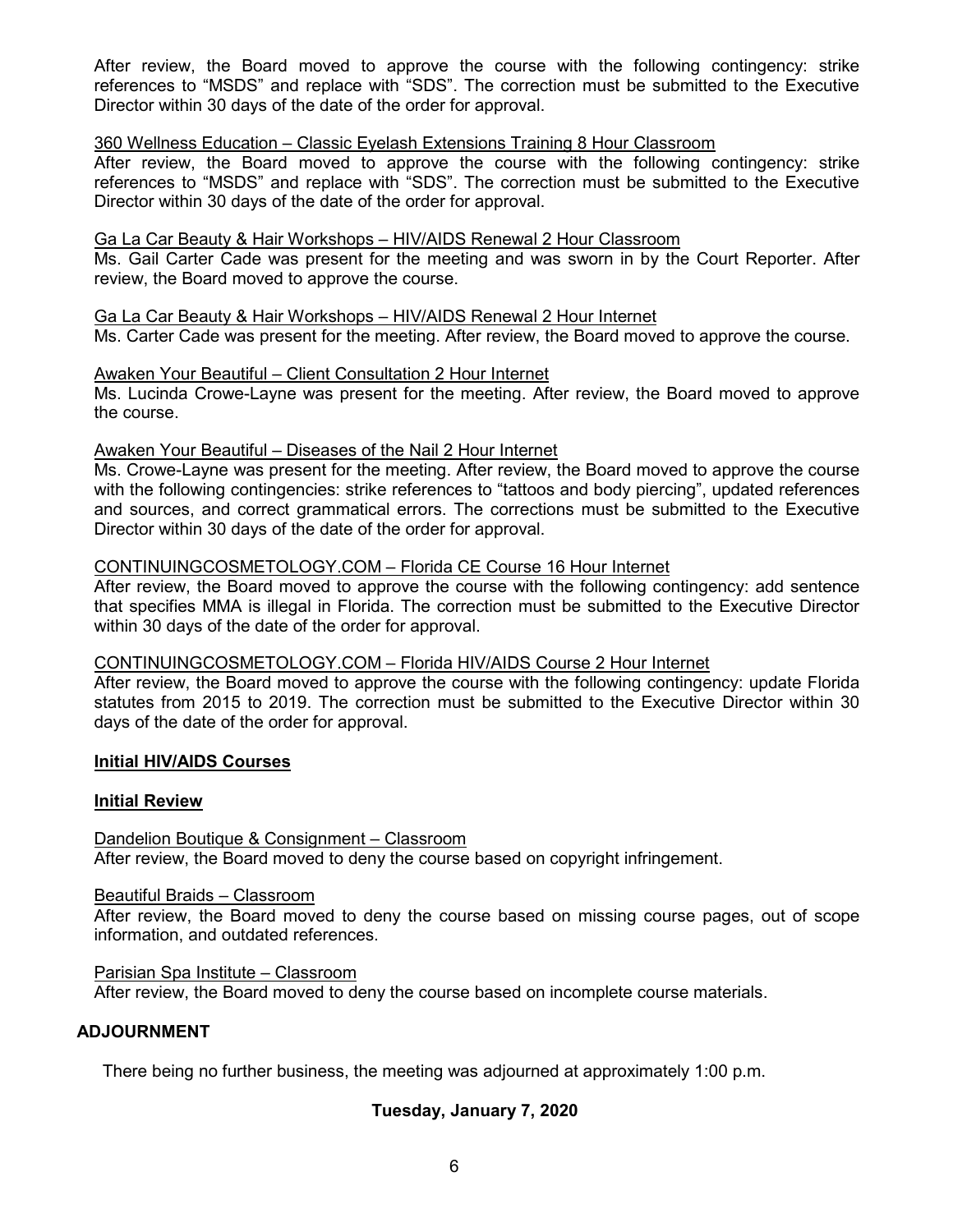The Board of Cosmetology meeting was called to order at approximately 9:00 a.m., by Vice Chair **Sutherland** 

#### **Board Members Present Board Members Absent**

Robin Tabano **Adrienne Harvey Adrienne Harvey** Laurel Candelario **Rhonda Griffis, Chair** Jared Sutherland, Vice Chair Fran Poppell Stephania Streit

## **Other Persons Present**

Krisa Woodard, Executive Director, Department of Business and Professional Regulation (DBPR) Julie Rowland, Government Analyst, DBPR Lynette Norr, Assistant Attorney General, Office of the Attorney General Crystal Stephens, Assistant General Counsel, Office of the General Counsel, DBPR Sharon Dunlap, Court Reporter Niurka Estevez Diaz

The meeting was opened with a roll call and a quorum was established. The Board excused the absences of Ms. Adrienne Harvey and Ms. Rhonda Griffis from the meeting.

#### **APPLICATIONS**

#### **Licensure Applications**

#### **Informal Hearing**

#### Niurka Estevez Diaz

Ms. Woodard informed the Board that the application was denied at the October 14, 2019, board meeting, based on the applicant attempting to obtain a license to practice a profession through fraudulent misrepresentation through the submission of a forged educational certification. Ms. Niurka Diaz was present for the meeting and was sworn in by the Court Reporter. After review, the Board moved to uphold the denial based on the applicant attempting to obtain a license to practice a profession through fraudulent misrepresentation through the submission of a forged educational certification.

#### Joanna Rivera

Ms. Woodard informed the Board that the application was denied at the October 14, 2019, board meeting, based on the noted criminal history. After review, the Board moved to uphold the denial based on the noted criminal history.

#### Tamara Lockley

Ms. Woodard informed the Board that the application was denied at the October 14, 2019, board meeting, based on the noted criminal history. Ms. Tamara Lockley was present for the meeting and was sworn in by the Court Reporter. After review, the Board moved to overturn the denial and approve the application.

#### Brooke Jones

Ms. Woodard informed the Board that the application was denied at the October 14, 2019, board meeting, based on the noted criminal history. Ms. Brooke Jones was present for the meeting and was sworn in by the Court Reporter. After review, the Board moved to overturn the denial and approve the application. The Board also imposed probation on the license to run concurrent with her criminal probation.

#### **Initial Review**